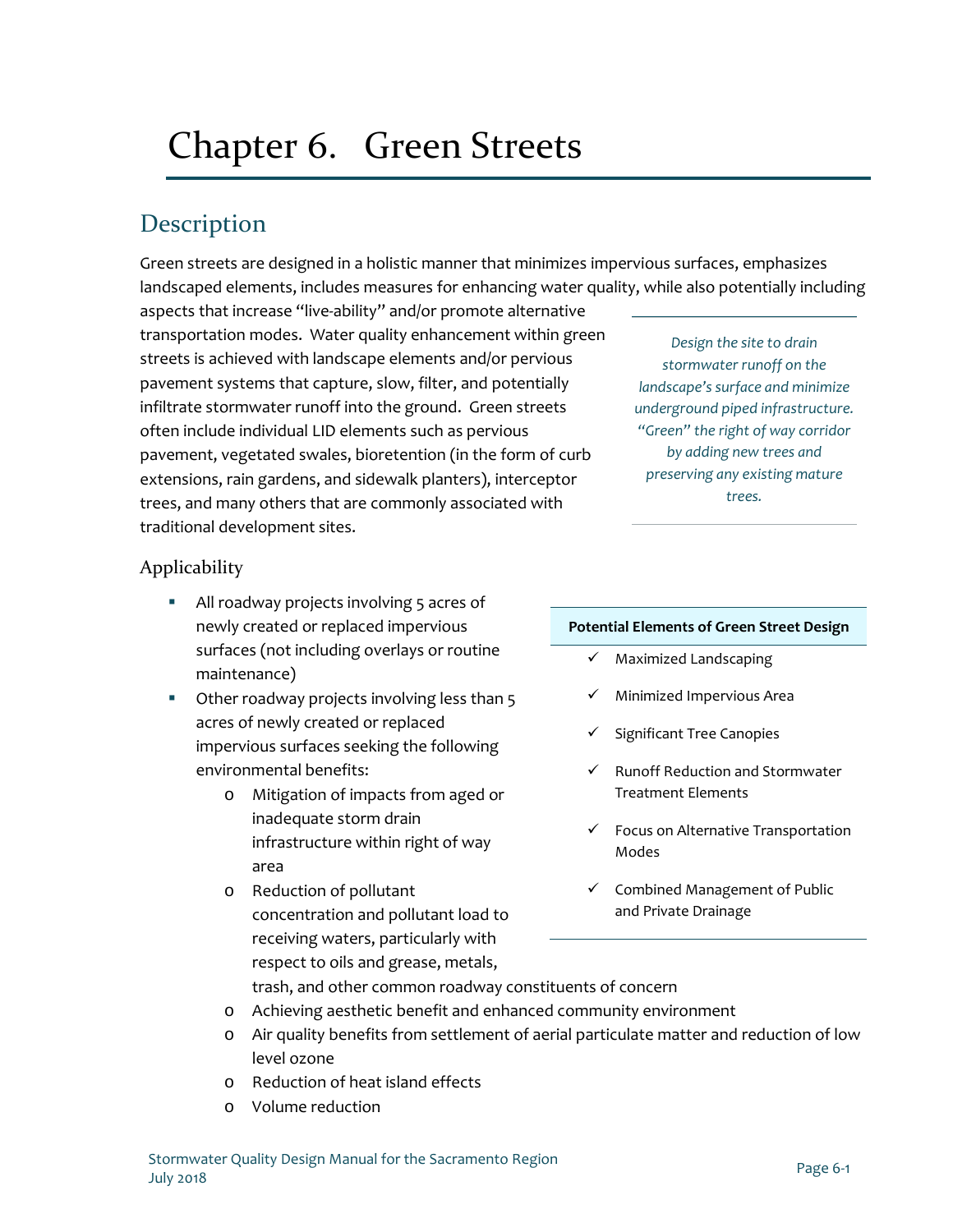# Design Process Overview

The design procedure for green streets should follow the steps described below. In many instances, runoff reduction and stormwater treatment elements have additional detailed design procedures described within fact sheets in Chapter 5 of this manual. The reader should refer to those sections as applicable.

## Design Procedure

Step 1 – Address Site Layout Issues

- Minimize travel lane width to the extent permissible based upon traffic safety
- Consolidate travel lanes and on street parking areas wherever feasible
- Convert unused or oversized asphalt areas next to the traveled way into landscaped stormwater management elements
- Consider the appropriateness of angled parking in lieu of traditional parallel parking spaces
- Avoid over-allotment of parking. Keep parking space count balanced with respect to landscaping area (balance number of street parking spaces and landscape planters).
- Wherever feasible, utilize vegetated elements on the surface such as vegetated swales, filter strips, or "green curbs" to convey drainage.
- Wherever feasible, incorporate trees with significant canopy area into the design. Consider canopy heights for trees near walkways, bike paths, street, drive lanes, and other features that could be adversely impacted by tree canopies.

#### Step 2 – Incorporate Alternative Transportation Options

 Consider inclusion of alternative transportation elements such as bicycle lanes, bicycle racks, and preferred parking areas for carpool/vanpool participants.

#### Step 3 – Choose Stormwater Facilities

#### *Vegetated Swales*

Good Places for Vegetated Swales:

- New residential and commercial streets
- Arterial streets and boulevards
- Within street medians on new streets

Why Choose Vegetated Swales?

- **Widely-accepted stormwater strategy**
- **Simple to construct**
- Relatively low-cost to implement
- Replaces underground conduits which may reduce sanitary quality



*Vegetated Swale, Colonia San Martin, County of Sacramento*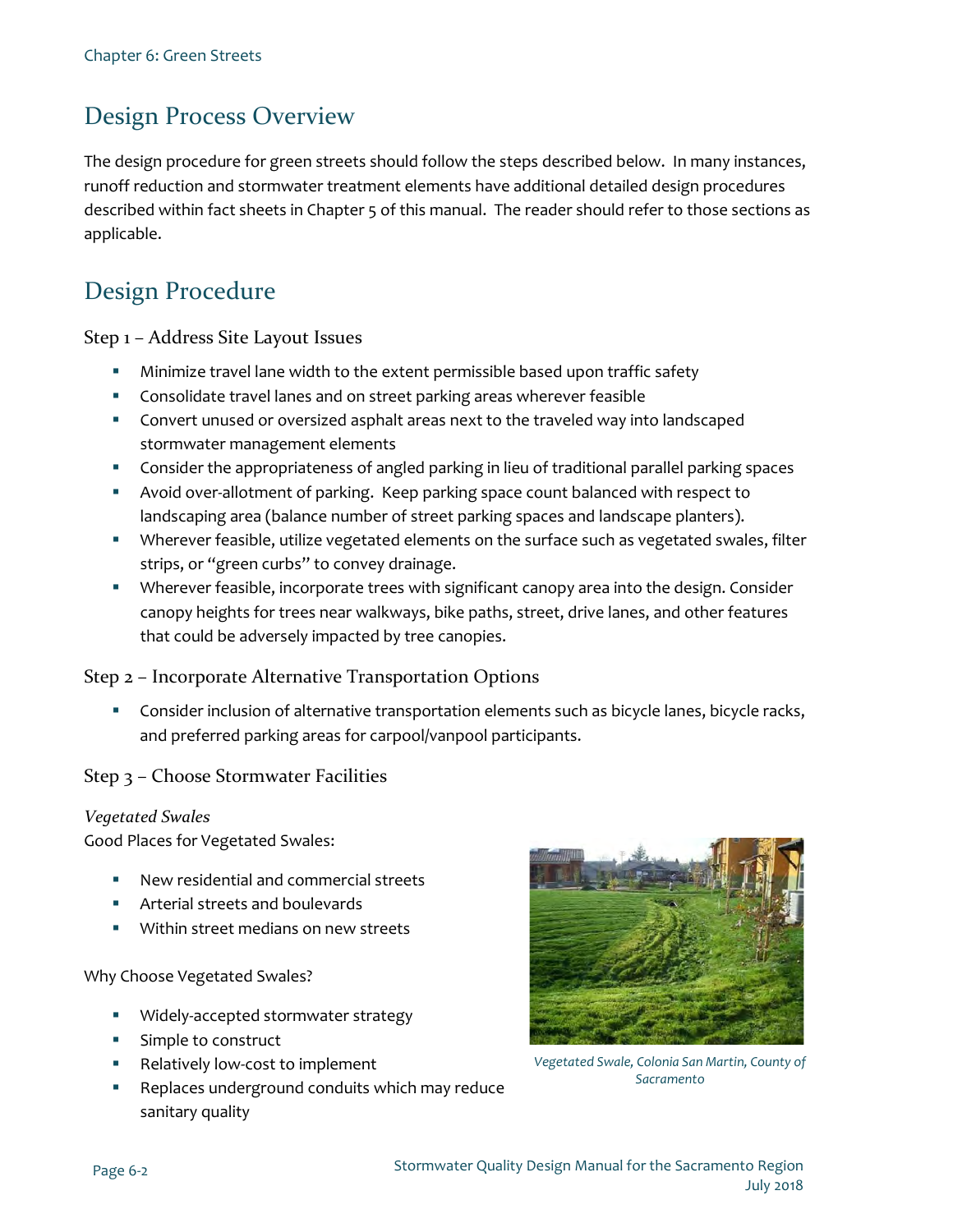#### Potential Constraints:

- Need long, continuous spaces which can be difficult to find in retrofit conditions
- Difficult to incorporate other streetscape elements within swales (lighting, signage, etc.)
- **More difficult to provide good pedestrian circulation through swales**
- **•** Often designed to be "too deep" and, as a result, are not aesthetically pleasing

Refer to Vegetated Swale BMP Fact Sheet in Chapter 5 for additional information.

### *Bioretention within Sidewalk Planter*

Good Places for Sidewalk Planters:

**Streets where space is constricted** 

Why Choose Sidewalk Planters?

- Are best landscape solution for ultra-urban conditions
- **Can be used with or without on-street parking** depending on available space
- **Can fit between other streetscape elements (trees,** utilities, signage, etc.) and are highly versatile in shape and size
- **EXTER** Can provide both volume and flow stormwater benefits



*Sidewalk Planter - Folsom Historic District Parking*

#### Potential Constraints:

- **Are generally more expensive than swales**
- **May only be contextually appropriate in high density urban settings**
- For unlined systems, the depth to groundwater should be at least 10' below the bottom of the facility
- **EXECT** Liner and underdrain are required for soil types C and D

Refer to Bioretention Planter BMP Fact Sheet in Chapter 5 for additional information.

#### *Bioretention within Curb Extension Area* Good Places for Curb Extensions:

- **Parking zones along commercial street**
- Residential settings where on-street parking is under-used

#### Why Choose Curb Extensions?

- **EXT** Can significantly "green" a street with minimal investment
- **EXTER** Can be inexpensive to build depending on the local land use context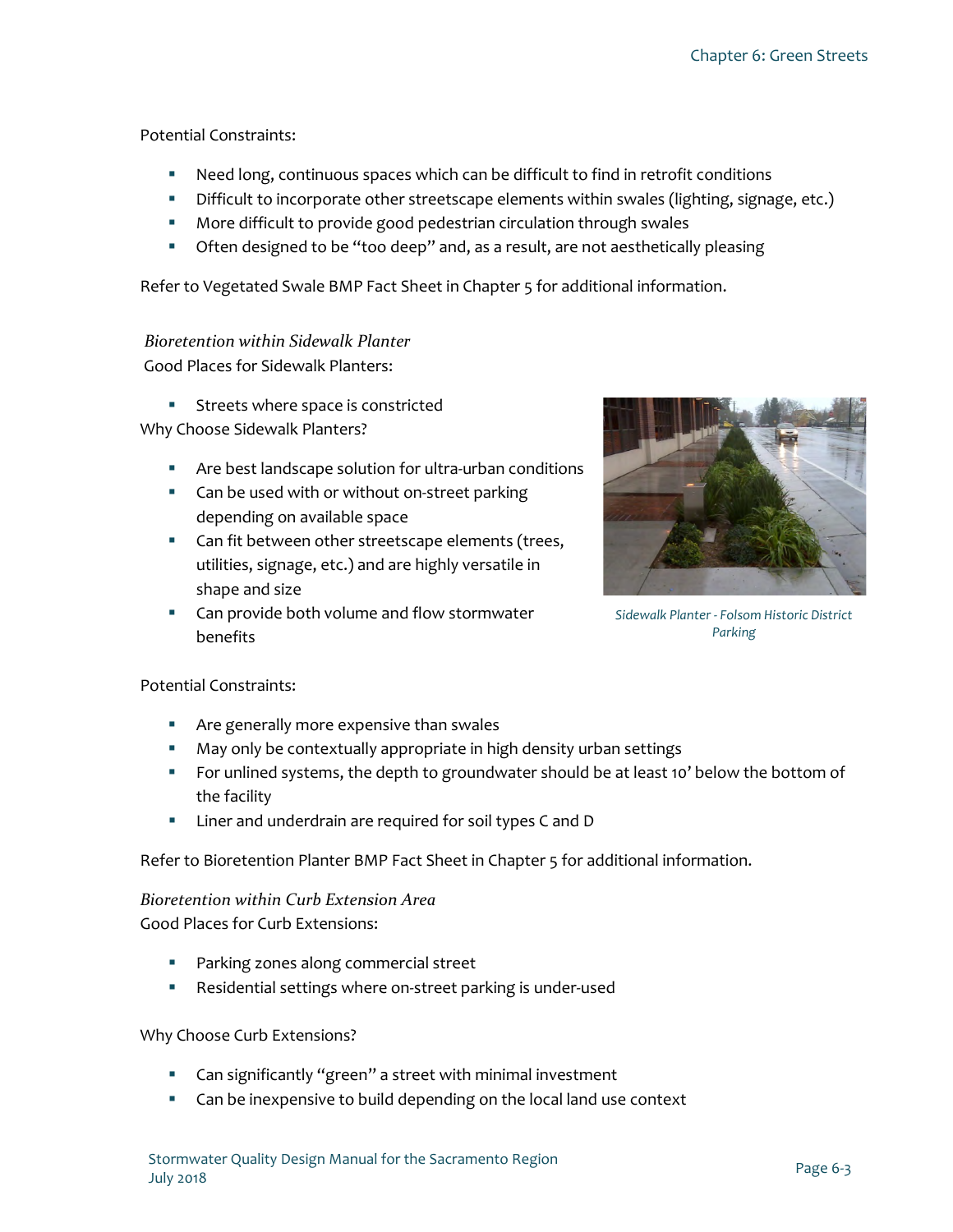#### Chapter 6: Green Streets

- **EXTER** Can be flexible in both shape and size to conform to site conditions
- **EXEC** Can act as a "backstop" to capture stormwater flow on steep streets
- **EXTER** Can narrow portions of a street and provide traffic calming benefits
- Increased cooling from landscaping and reduced heat from asphalt

Potential Constraints:

- Generally requires the removal of on-street parking
- **EXEC** Can sometimes conflict with bike travel if adequate space is not allowed between edge of curb extension and a street's travel lane
- **For unlined systems, the depth to groundwater** should be at least 10' below the bottom of the facility
- **EXEC** Liner and underdrain are required for soil types C and D
- **•** Vegetation must not impede sight distance

Refer to Bioretention Planter BMP Fact Sheet in Chapter 5 for additional information.



*Bioretention within curb extension area - Freedom Park, County of Sacramento*

*Pervious Paving, Permeable AC and Permeable Concrete*

Good Places for using Pervious Paving, Permeable AC and Permeable Concrete:

- Low-volume streets
- **Parking stalls (streets and parking lots)**
- **Alleys**
- **Residential driveways**
- Sidewalks (depending on material and ADA-compliance)

Why Choose Pervious Paving?

- Reduces the size of stormwater treatment measures
- Can be the only viable option in ultra-urban conditions

Potential Constraints:

- Requires well-drained native soil, or other associated mitigation measures such as impervious liners and subdrain systems.
- Higher installation cost than traditional pavement



*Pervious Paving, Fair Oaks Promenade - Fair Oaks*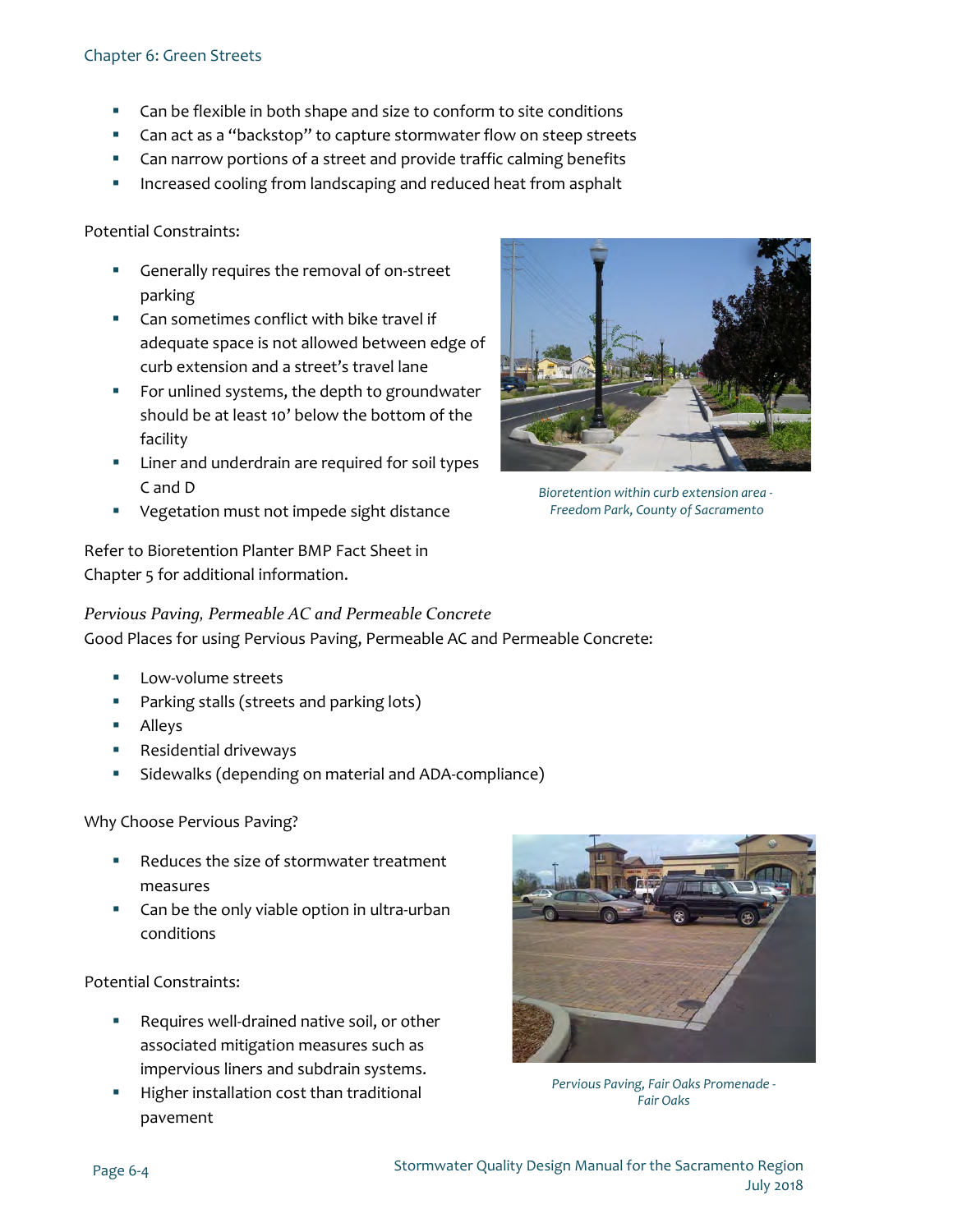- Can be difficult to maintain and difficult to repair in small batches if using porous concrete and asphalt.
- **Has limited infiltration effectiveness on street slopes over 5%. This effect can be mitigated to** some extent be leveling and terracing the sub-excavation area.

Refer to Porous Pavement BMP Fact Sheet in Chapter 5 for additional information.

#### *Green Gutters*

Good Places for Green Gutters:

 Residential, commercial, and arterial street frontages that have oversized wide travel lanes or "dead space" between travel lanes and the sidewalk zone

#### Why Choose Green Gutters?

- Can often significantly "green" a street with minimal investment
- **EXTE:** Can be inexpensive to build depending on the local land use context
- **EX Can help create a more walkable street environment by providing a green buffer between** auto traffic and the sidewalk

#### Potential Constraints:

- Require a long, continuous space to effectively slow and filter stormwater pollutants
- Are very shallow and do not retain large amounts of runoff
- **EX Can sometimes conflict with bike travel if adequate space is not allowed between edge of** green gutter and a street's travel lanes

#### *Bioretention (as Rain garden)*

Good Places for Rain Gardens

- **Underutilized space adjacent to streets**
- **EXECTE Left over spaces created by angled street intersections**

#### Why Choose Rain Gardens?

- **EXED A** Can often significantly "green" a space that would otherwise be leftover asphalt area
- Can be inexpensive to build depending on the amount of hardscape and pipe system used
- **EX Can provide the greatest stormwater flow and volume benefit because of their large size**
- **EXED 10** Can provide an opportunity to incorporate small trees or large shrubs in site design
- **•** Offer versatility in shape

#### Potential Constraints:

- **Often more maintenance required because of their large size**
- Can be difficult to find large spaces for rain gardens in ultra-urban or retrofit conditions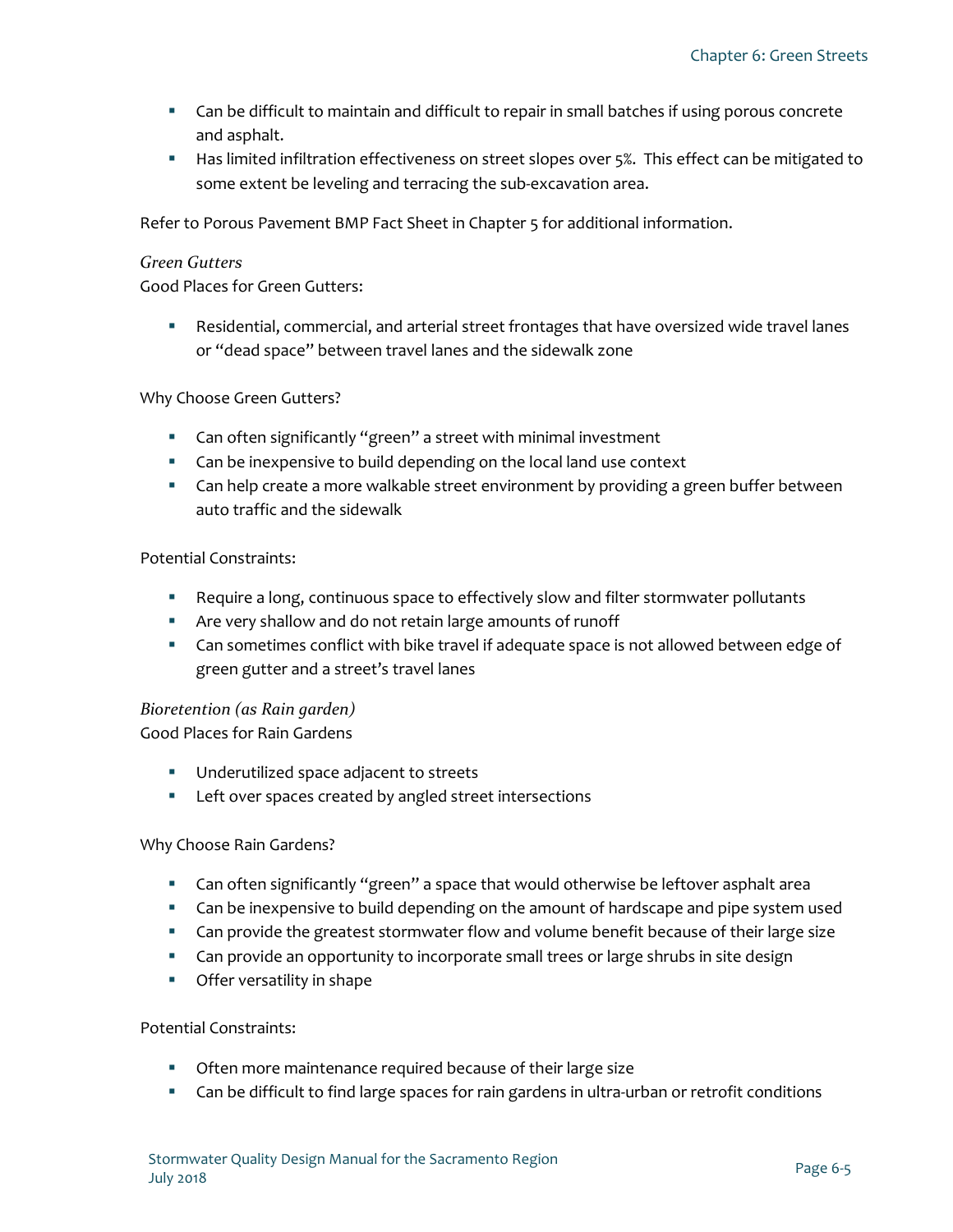Refer to Bioretention Planter BMP Fact Sheet in Chapter 5 for additional information.

| Table $6-1$ |  |  | Summary Table of LID Incorporation within Green Streets |  |  |
|-------------|--|--|---------------------------------------------------------|--|--|
|-------------|--|--|---------------------------------------------------------|--|--|

|                           | Vegetated<br><b>Swale</b> | <b>Bioretention</b><br>(within<br><b>Sidewalk</b><br>Area<br>Planter) | <b>Bioretention</b><br>(within curb<br><b>Extension</b><br>Area) | <b>Pervious</b><br>Pavers/Permeable<br><b>AC/Permeable</b><br>Concrete | Green<br><b>Gutters</b> | <b>Bioretention</b><br>(as a Rain<br>Garden) |
|---------------------------|---------------------------|-----------------------------------------------------------------------|------------------------------------------------------------------|------------------------------------------------------------------------|-------------------------|----------------------------------------------|
| Residential               | ✓                         | (Site<br>Dependent)                                                   |                                                                  |                                                                        |                         |                                              |
| Commercial<br>Main Street | (Site<br>Dependent)       |                                                                       |                                                                  |                                                                        | (Site<br>Dependent)     | (Site<br>Dependent)                          |
| Arterial and<br>Boulevard | ✔                         |                                                                       |                                                                  |                                                                        |                         |                                              |

### Step 4 – Perform Final Sizing of Stormwater Facilities and Implement Detailed Design **Strategies**

#### *Sizing of Stormwater Facilities*

- Roadway projects consisting of 5 acres or more of new or replaced impervious surface (not including overlays or routine maintenance) should size vegetated swales, bioretention areas, and permeable pavement in accordance with the formal LID and treatment sizing standards discussed within Chapter 5 of this manual.
- **Green gutters do not provide numeric credit towards the formal LID and treatment sizing** standards discussed within Chapter 5 of this manual.
- For roadway projects consisting of less than 5 acres of new or replaced impervious surface, the sizing of LID stormwater and treatment facilities is at the discretion of the designer within the limits of what is practical for the individual project. However, compliance with standards discussed within Chapter 5 of this manual is encouraged.

#### *Maintaining Pedestrian Circulation within the Right of Way*

Adequate provision for pedestrian circulation should always be a major consideration of green streets. A number of typical strategies should be considered to the extent feasible and allowable by local standards. In all instances, the capture and conveyance strategy should be reviewed for compliance with the Americans with Disabilities Act (ADA).

- When on-street parking is provided adjacent to a stormwater facility, maintain a minimum 3' clear egress zone to allow drivers and passengers to enter and exit their cars safely.
- Stormwater facilities should include reasonably frequent crossings, or "breaks" in the layout. Wherever grade differential exceeds 12" between the pedestrian circulation areas and the adjacent stormwater facilities, pedestrian safety rails should be provided based upon local agency standards. Grade differentials between 6" and 12" can be demarcated using low profile railings, low profile shrubs, raised curbs, and/or detectable warning strips.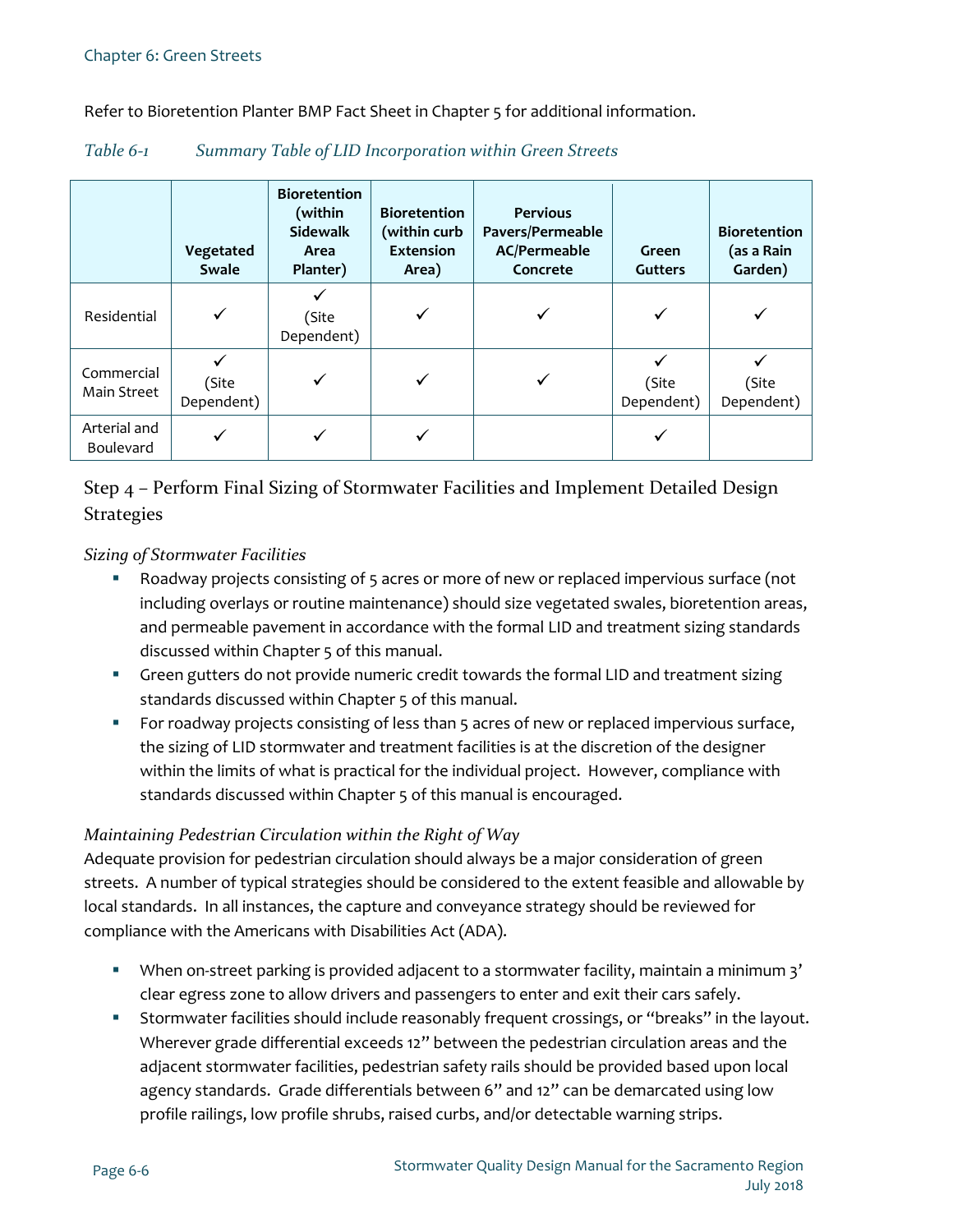Separation can be provided from sidewalk planter areas through the use of raised curbs or low profile rail systems. Reasonable caution should be taken to avoid creation of tripping hazards.

### *Control of Unintended Lateral Migration of Groundwater*

Unintended lateral flow of groundwater is a design challenge. If it is not handled in a suitable manner, the possibility to damage surrounding infrastructure (such as pavement areas, utility trenches and vaults, etc.) becomes greatly increased. In all instances, close coordination and consultation with the project geotechnical engineer should occur during the design process. The following strategies can be used to inhibit the flow of water in unintended directions:

- **IMPEREADE REGO** INDERGON As visqueen) at the sub-excavation limits of vegetated swales, bioretention areas, and permeable pavements.
- **"** "Deepened" curbs
- Clay plugs or concrete cutoff walls within the rock portion of utility trench lines
- Various combinations or all of the above

#### *Utility Conflicts*

Utility location and maintenance needs constitute one of the greatest physical constraints in the design of green streets. The design must consider maintenance access needs, minimum cover requirements, prevention of lateral groundwater migration (discussed above), and appropriate spatial allocation for valves, vaults, and other appurtenances. The utility conflict strategy should consist of the following prioritized measures:

- Avoidance of facilities through strategic selection and siting of stormwater facilities.
- Acceptance when avoidance cannot be accomplished, but construction of the stormwater facility does not preclude proper function and maintenance of the utility. This approach may warrant that maintenance of the utility necessitate temporary impact, and reconstruction of the stormwater facility. For example, gas and water valve boxes have successfully been incorporated into the design of bioretention areas by protecting them within riser boxes. However, should the utility line controlled by the valve need service, temporary encroachment and restoration of the bioretention area would be needed.
- Relocation/replacement of the utility typically a resort of last measure due to the design complications and generally cost prohibitive nature. However, this approach may be suitable in the case of aged infrastructure already identified for replacement. Incorporation of such work into a green street project may provide an opportunity to cost effectively leverage multiple objectives into one effort.

#### *Alternatives for Capture and Conveyance of Stormwater*

There are strategies that can be evaluated to capture and direct stormwater in the manner necessary to function within the context of the overall project layout. The stormwater collection strategy should consider the following to the extent feasible and allowable by local agency roadway and drainage design standards: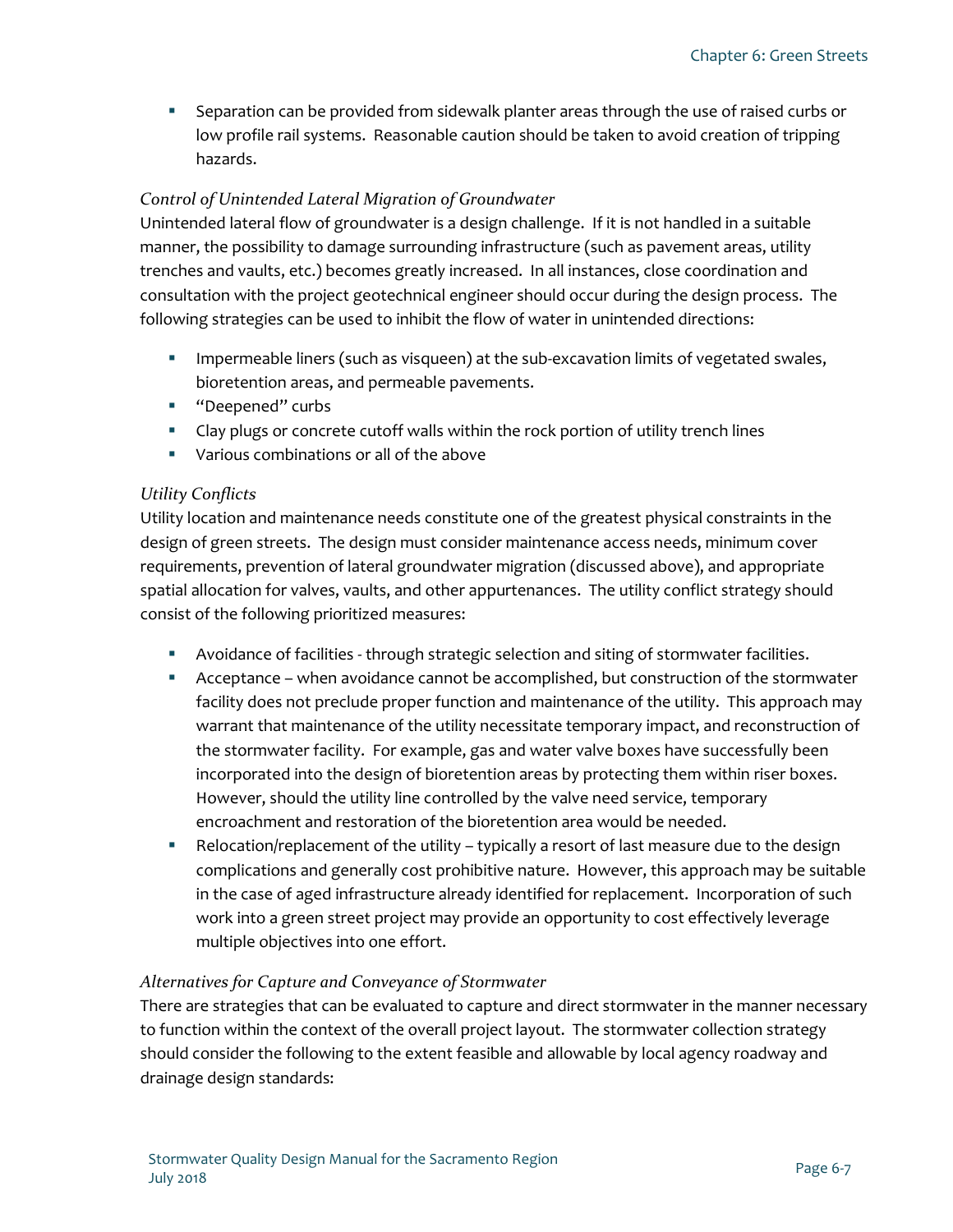- Wherever feasible, priority should be given to capture stormwater in a sheet flow condition by utilizing "curbless" streets or curbs installed at an elevation flush with the edge of pavement. Flush mounted curb should be sloped towards the receiving stormwater facility.
- When a "curbless" design is not feasible, cuts in a raised curb (i.e. "curb cuts") should be provided at the greatest possible frequency, with an 18" minimum length for each. The minimum distance between curb cuts should be calculated hydraulically based on the street slope and the size of the opening to ensure that flow will not bypass the openings. On steep streets, a low profile AC or concrete berm can be in conjunction with a longer curb cut to prevent bypass. The bottom of curb cuts should be sloped towards the stormwater facility. The outlet of curb cut areas should be stabilized with suitably sized gravel or cobbles to prevent localized scour.
- A minimum 2" drop should be provided between the roadway elevation (either at the curb cut or "curbless" edge condition) and the finished grade of the stormwater facility. This will help ensure proper performance in the event of sediment accumulation.
- Consider the use of check dams and weirs at 25' maximum intervals to convey runoff wherever longitudinal gradient exceeds 4%

The stormwater conveyance strategy should consider the following to the extent feasible and allowable based upon local agency roadway and drainage design standards:

- Use of "non-traditional" roadway cross sections (i.e. not crowned at the center) such as "inversed crowns", side-shed sections, and flat cross sections (well suited for permeable pavements systems)
- Using speed bumps to direct runoff in a strategic manner
- **Using shallow trench drains to direct runoff in a strategic manner**

*Other Strategies*

- **For project sites with hydrologic Class "C" or Class "D" soils, stormwater facilities can be sub**excavated and backfilled with select import material, gravel, and suitably designed perforated sub-drains to prevent prolonged ponding of water and associated vector hazards.
- **IF In situations where flow enters a stormwater facility in a concentrated manner, or where the** roadway generates a high volume of leaves or debris, consider use of a forebay to facilitate ease of maintenance.

# Maintenance Issues

Determination of long term maintenance responsibility is necessary to ensure optimal performance of stormwater control measures. Installation of green street stormwater control measures within the public right of way is subject to approval by the local permitting agency. Green street stormwater control measures may be subject to a maintenance agreement and/or the establishment of a maintenance funding mechanism such as Home Owners Association (HOA), Landscape and Lighting (L&L) District, or Community Facilities District (CFD). Check with the local permitting agency on the siting and long-term maintenance options.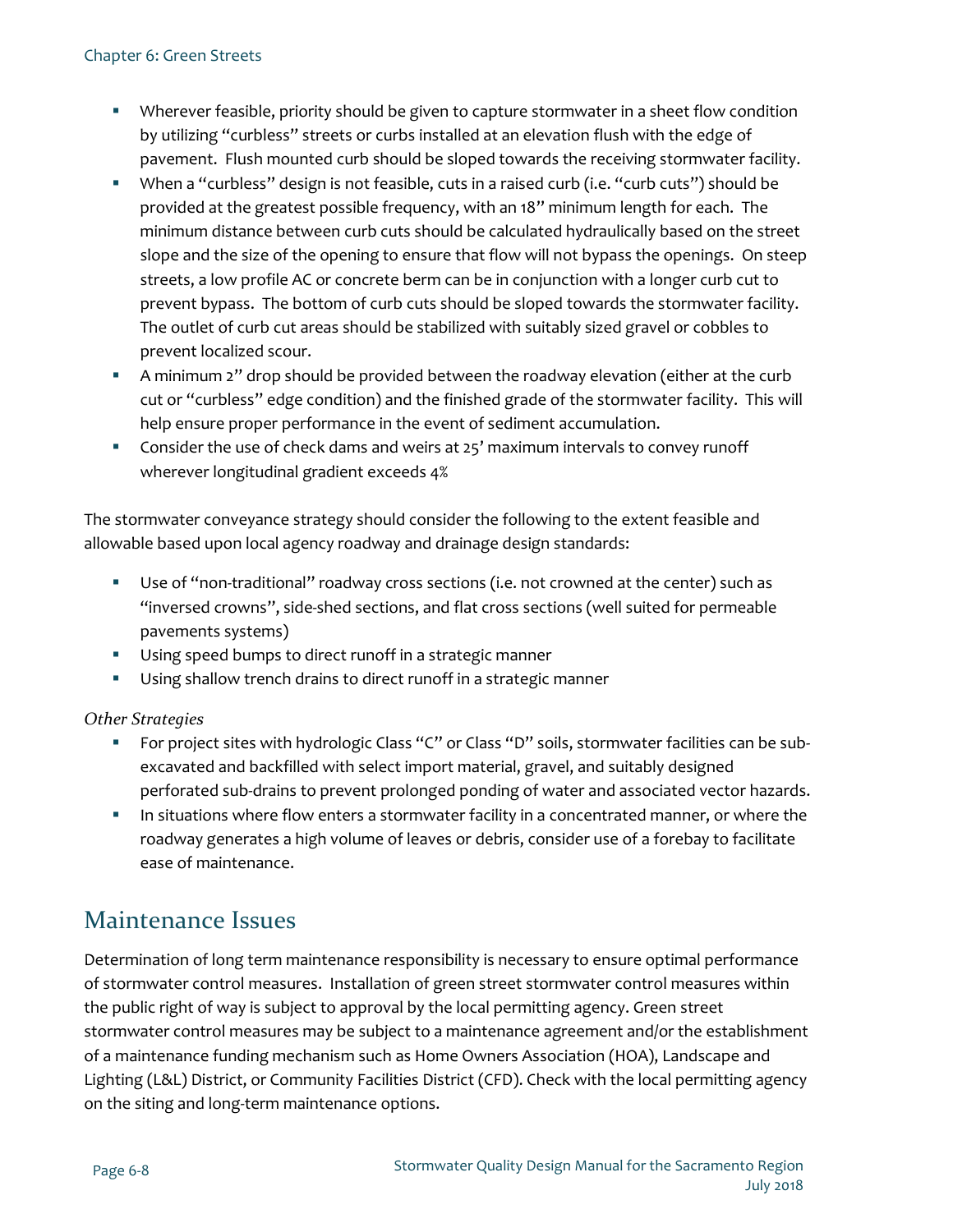Refer to individual LID element fact sheets in Chapter 5 for detailed inspection and maintenance procedures regarding the use of vegetated swales, vegetated strips, bioretention, and permeable pavement.

### References

 San Mateo Countywide Water Pollution Prevention Program, *San Mateo County Sustainable Green Streets and Parking Lots Design Guidebook*, January 2009. [http://www.flowstobay.org/documents/municipalities/sustainable%20streets/San%20Mateo%2](http://www.flowstobay.org/documents/municipalities/sustainable%20streets/San%20Mateo%20Guidebook.pdf) [0Guidebook.pdf](http://www.flowstobay.org/documents/municipalities/sustainable%20streets/San%20Mateo%20Guidebook.pdf)